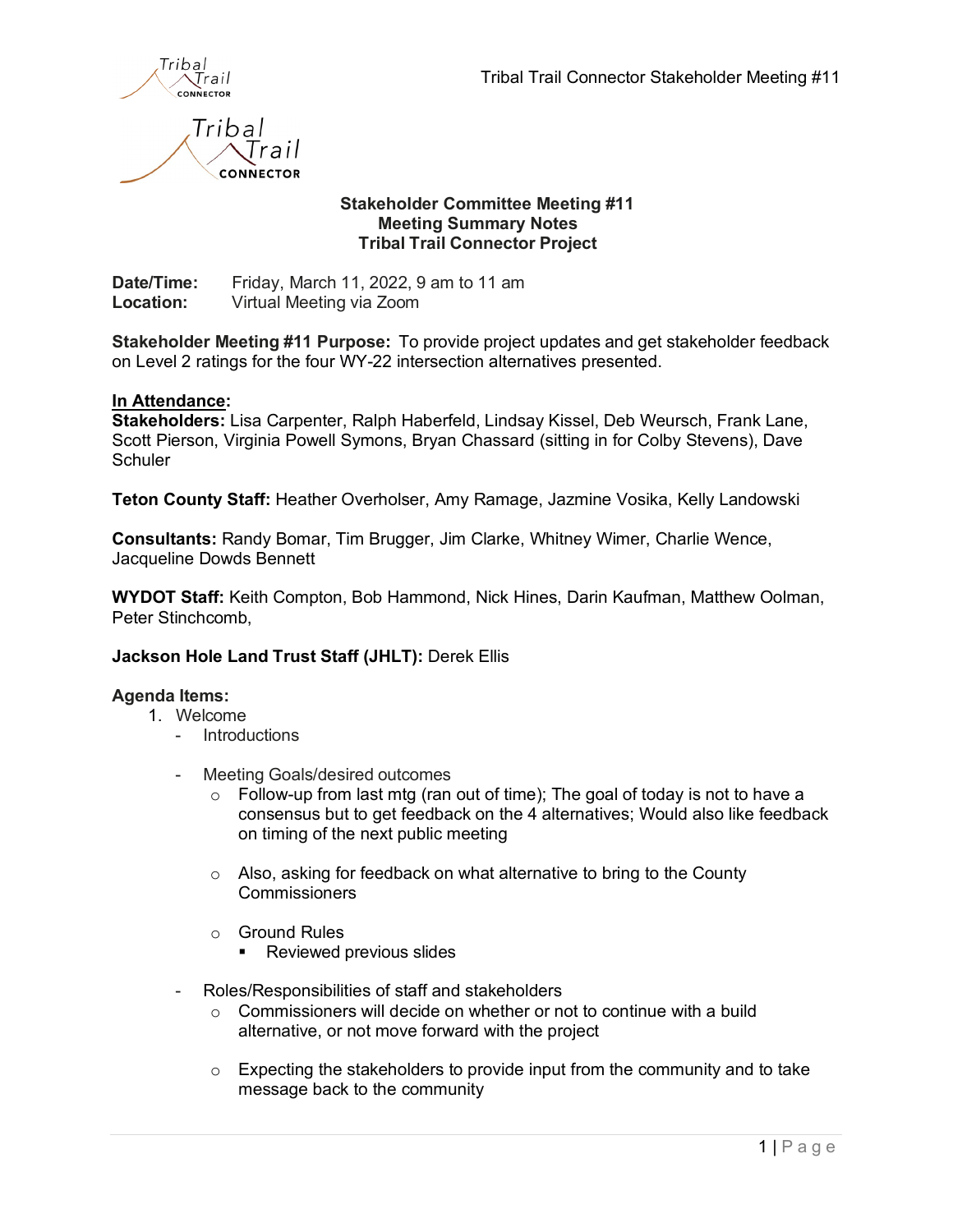

- 2. Overview of January Meeting
	- Today's meeting is a continuation of the stakeholder meeting in January, because that meeting ran out of time. Today's meeting will also address a few comments/ questions brought up from the January meeting.
	- Reviewed the key updates presented at January's meeting, including the preliminary geotechnical report, groundwater memo, and additional traffic analysis
	- Informed stakeholders about meetings and interactions with the Jackson Hole Land Trust (JHLT) and Indian Spring Ranch (ISR) homeowner's association (HOA). These were key discussions and drove where we are at today.
		- $\circ$  There are conservation easements on either side of Hwy 22 that would require an amendment to build 3 of the 4 remaining alternatives (all but N2B)
		- $\circ$  JHLT is not in support of amending these easements unless there is a net zero change to the conserved area.
		- o ISR HOA doesn't support a connection to Tribal Trail
		- $\circ$  ISR HOA is a signatory to the conservation easement on the southside of HWY 22
- 3. Project updates since January
	- Indian Springs groundwater letter
		- $\circ$  Informed the meeting attendees that ISR HOA hired a consultant, Clearwater Geoscience LLP (Clearwater) to perform review of Jacob's Draft Groundwater Evaluation Memo
			- **ISR HOA provided the County a copy of the Clearwater letter two days prior** to the January stakeholder meeting, which is why the memo was not discussed at that meeting
			- In general, Clearwater asserts that the level of detail in the Jacobs memo is not adequate for making a quantitative assessment of the amount of water needed to support the fen
			- Clearwater proposed additional studies that are beyond the scope and intent of the Jacobs memo
			- The purpose of the Jacobs memo was to characterize the groundwater flow regime by determining:
				- $\triangleright$  Depths of the groundwater
				- $\triangleright$  General direction
				- $\triangleright$  Variations in groundwater flow
			- Information was used to make professional judgements about if and how a project alternative might indirectly affect fen hydrology.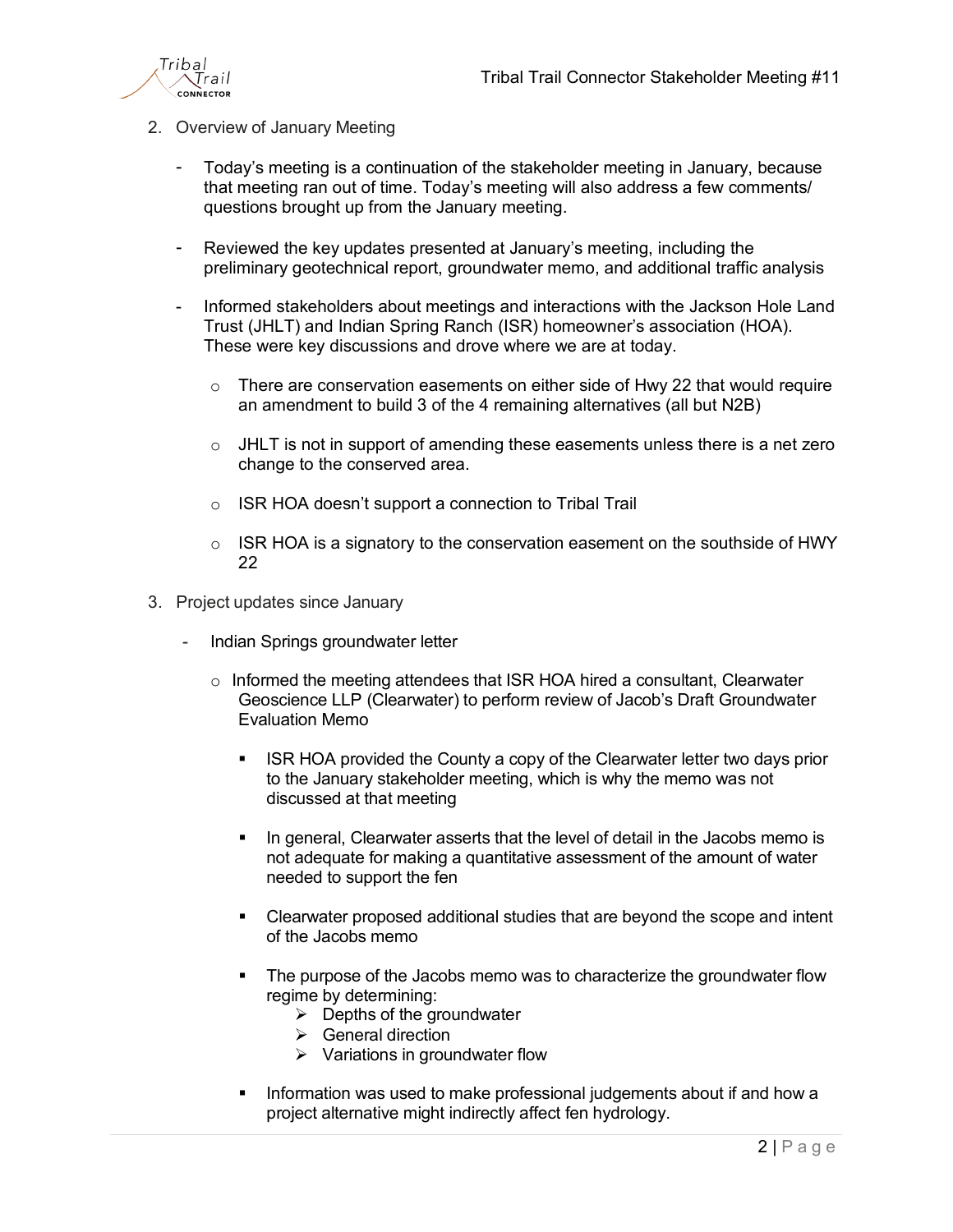- $\triangleright$  Not intended to serve as a detailed hydrogeological report to map the full extents or details of the geologic matrix or aquifer of the entire area
- The groundwater monitoring plan was developed in consultation with the U.S. Army Corps of Engineers permitting staff
- **Traffic Analysis** 
	- $\circ$  Discussed the existing operational and traffic congestion issues on HWY 22
		- WYDOT will be evaluating different solutions for Hwy 22 as part of a separate project
		- The Tribal Trail project is not intended to fix the problems with HWY 22
	- o Provided a high-level analysis for Tribal Trails Connection to HWY 22
		- Purpose of analysis was to estimate how a connection to the current HWY 22 2-lane configuration would affect the operation of HWY 22 in the interim until WYDOT implements improvements to HWY 22
		- Interim condition design year is 2030
		- Model developed to assess operations extends along HWY 22 from the WY 22/390 intersection to the "Y" intersection and includes the Snake River Bridge widening and WY 22/390 improvements
		- Model includes volumes from Phase 1 of the northern South Park housing development and assumes Indian Springs Drive HWY 22 access is closed and Coyote Canyon Road access stays the same
		- Speed Limit at 50 mph and used summer volumes
			- $\triangleright$  Which are higher, so this gives a worst-case scenario for today's discussions
			- $\triangleright$  WYDOT traffic recorders suggest winter traffic volume to be 1/3 lower than the summer volumes
	- $\circ$  Modeled two potential 2-lane interim options for I-N2b (signalized intersection)
		- Option 1 stop control for Tribal Trail approach to HWY 22
			- $\triangleright$  No impact to HWY 22 operations; delays for left turns from Tribal Trail to HWY 22
		- Option 2 signal control for all approaches
			- $\triangleright$  Signal does introduce some delays for HWY 22 but still within WYDOT's acceptable operations parameters
			- $\triangleright$  Red time for westbound direction of HWY 22 creates gaps for Coyote Canyon turning movements
			- $\triangleright$  Signal reduces delay for Tribal Trail left turns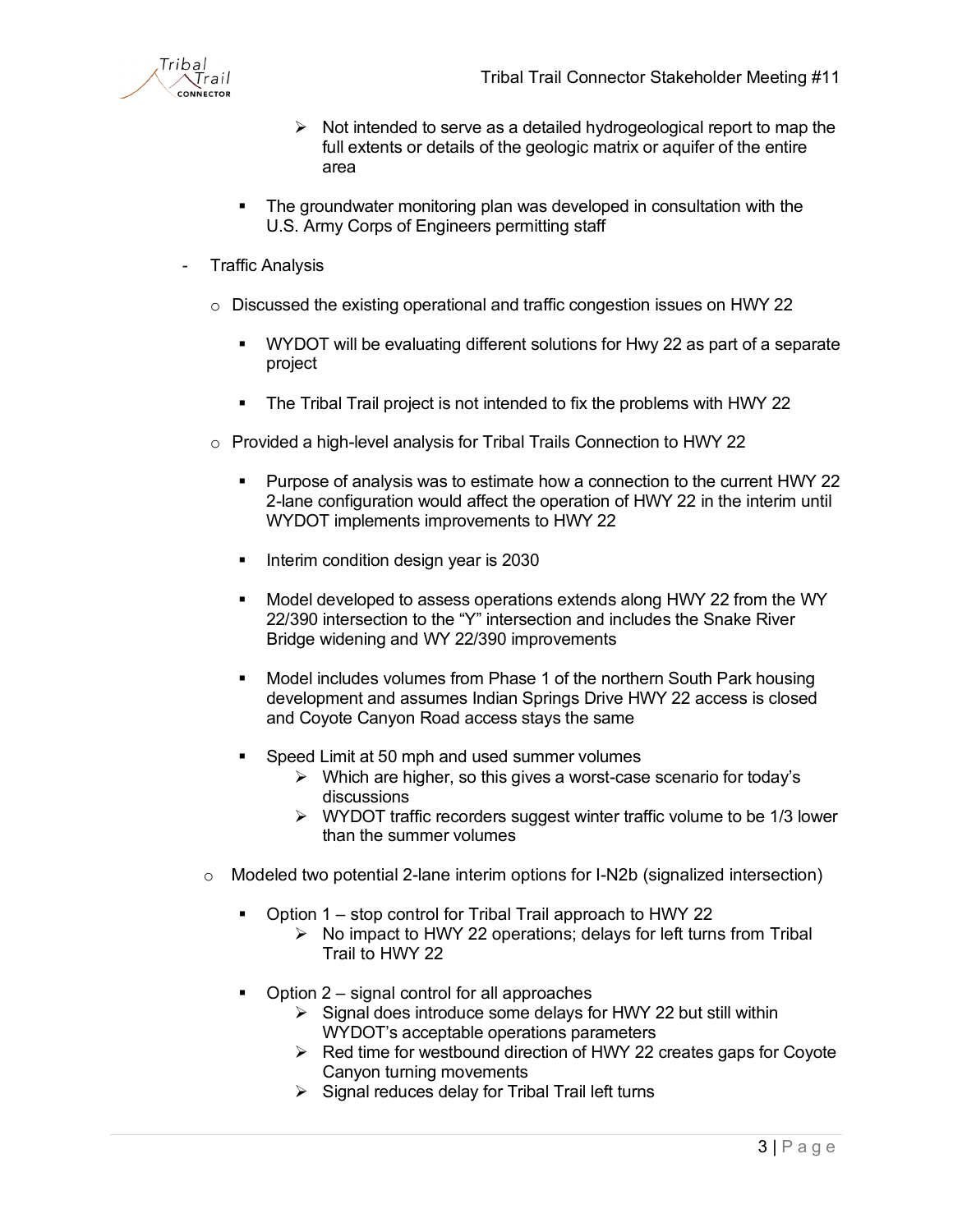

- o Traffic Simulations
	- Showed video and screen shots of computer simulation developed from operations analysis models for morning and evening peak hours
	- Morning peak hour replicates existing eastbound backup through potential Tribal Trail connection to HWY 22
	- **Evening peak hour shows all queues clearing with each signal cycle**
- $\circ$  Without Tribal Trail Connector, alternate routes would add more travel time and mileage to the roadway network

Traffic Questions/Comments:

- **Dave Schuler:** Indicated that the peak traffic times for the Teton Science School (Coyote Canyon) are 3:15 pm to 3:45 pm; Also mentioned the Science School sees lots of "close calls" as people are entering/exiting their approach.
- **Ralph Haberfeld:** Asked for further explanation on how increasing speed/flow at HWY 22/390 intersection makes this area better than worse?
	- o Jacqueline: The improved flow through the HWY 22/390 intersection will typically eliminate any westbound backups into the area of the Tribal Trail Connection, resulting in better westbound HWY 22 operations. However, this improved flow allows more eastbound volume to flow into the area of the Tribal Trail Connection which in turn would result in more vehicles in the peak hours being delayed by a pending signal.
- **Lindsay Kissel:** Can you quantify the acceptable delay thresholds vs. traffic backup?
	- $\circ$  Jacqueline: Yes, it's a determination of level of service (LOS). LOS is given a grade of A-F; the LOS is A if the average delay for vehicles is between 0 to 10 seconds per vehicle. Level F is the lowest. LOS C is 20 - 35 seconds of average delay per vehicle per signalized intersections and is the WYDOT standard for peak hours.
	- $\circ$  Jim: 2030 provides a good "worse case" for what is being considered an interim timeframe
- **Lindsay:** When was the travel demand study completed?
	- $\circ$  Jacqueline: The regional travel model was used to obtain the traffic analysis volumes. The County's modeling effort was started prior to the pandemic. The model network is based on historical records and is still being updated to capture other projects (e.g. - S. Park development and WY 22/390). The ongoing data collection should be accounting for what is being considered a "pandemic change".
- **Scott Pierson:** Does signal help at Bar Y and Skyline?
	- o Charlie: Yes, because westbound traffic is stopped at TT. This helps by providing gaps in traffic flow.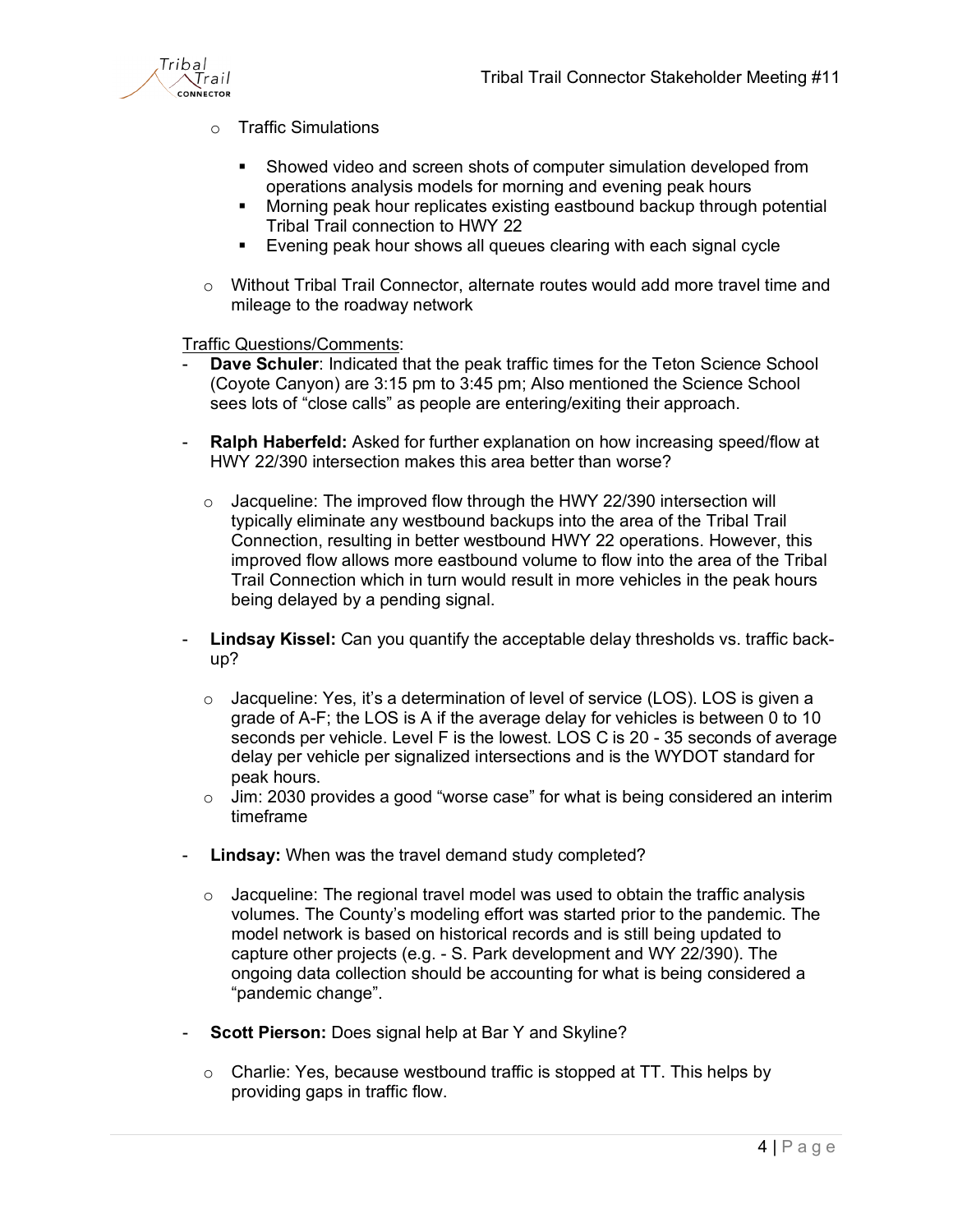

- Amy Ramage: Clarified that a pedestrian crossing was modeled, but there would be an underpass at TT for pathway users, not an at-grade pedestrian crossing.
- **Bob Hammond:** Mentioned in the chat that traffic counts were lower in 2020, but are back-up to pre-pandemic levels now
- 3. Alternatives Screening Results
	- Continuation of the alternatives screening process review started at the last Stakeholder meeting. We quickly reviewed the preliminary screening but ran out of time to get feedback from the stakeholders.
		- o **Level 1 Screening** Confirmed Stakeholders didn't have any additional questions on the level 1 screening results.
			- No questions
		- o **Level 2 Screening** Reviewed alternative evaluation screening matrix and provided the same info at January meeting along with summary slide and comparison. Intend for this to be more a question answer time than a repeat of information.

### Alternatives Screening Questions/Comments

- **I-N2b** 
	- o **Ralph**: The project objective of "Minimize Private Property Impacts" doesn't seem to accurately capture the impacts. Removing the existing ISR access to HWY 22 does affect private property, not only by inconveniencing residences but also by reducing the valuations of the homes. Wants to minimize property impact, have no headlights into neighbors' windows, and stated that removing the existing ISR entrance has a huge impact on private property and will cause valuations to be reduced by half.
		- Whitney: Reviewed the "Alternatives Evaluation Criteria Memo" which defines what the criteria looks at as part of the evaluation. *Note: A copy of the memo was sent to all stakeholders prior to meeting and can be found on the [Tribal Trail Connector website](https://www.tribaltrailconnector.com/)*. In the memo defines the criteria as "minimize private property acquisitions, including conservation easements". The criteria is focused on purchasing property as part of the project. Which is why the project team scored this as good.
		- **Jim:** This memo goes back to the earliest discussions with the stakeholders, where we discussed the purpose and need and the project charter.
		- Whitney: Will make note of the discussion. Open discussion is the purpose of today's meeting.
	- o **Scott**: For the time being, the N2B is a good compromise based on what was presented before. Especially when it comes to considering possible litigation.
	- o **Amy**: The N2B alternative does not preclude the option for ISR to provide their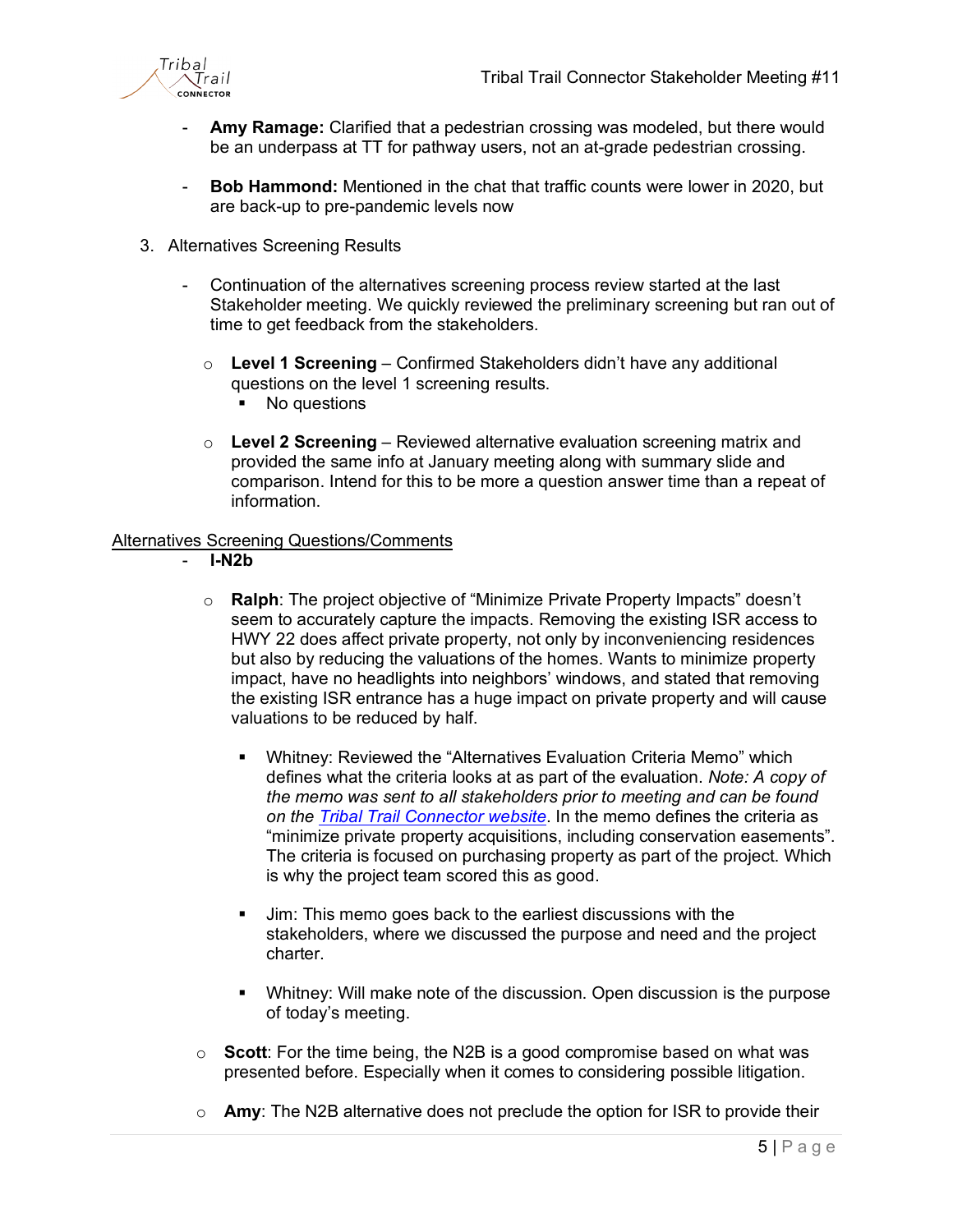

own separate connection to TT.

- o **Heather Overholser**: Portions of the current ISR platted easement do encroach into the fen. ISR would need to work with the JHLT to modify the easement to move it out of the fen.
- o **Lindsay**: Please clarify if the multi-modal objective is looking at improvements in travel from west to south? The memo mentions between South Park and the West but isn't specific.
	- Whitney: Yes, we do consider the multi-modal improvements in both directions
	- **Jim: We have heard that START would incorporate TT into their operations** if the project moves forward
	- **EXALL** Lindsay: Does this also apply to the improved emergency response criteria? Looking at movements from west to the east? Whitney: Yes, it does
- **I-N5b**
	- o **Dave**: Why is there a difference in the multi-modal rating between I-N2b and I-N5b?
		- Whitney: N5b is bit longer than 2b, primarily in the westbound direction. N5b is also more challenging for the pathways. It's not ideal for the pathway to be located between two roads.
	- o **Scott**: This alternative has a lot of pink. Questions which option is better cost wise according to model. For cost effective, long range, should the score be fair (yellow) considering the future HWY 22 needs for reconstruction compared to N2B?
		- Whitney: Building an underpass is more costly. Essentially, the criteria looks at the initial costs, which are higher. Long term costs could be addressed more to help clarify the cost.
			- *Post Meeting Updates:*
				- *Team looked at if the long-term cost would warrant a change in the "Be cost effective" or "Maintenance" criteria.*
				- *Team determined that no changes were warranted to "Be Cost effective" because the cost for changes to the conservation easements and installation of underpass are considerably higher than installation of a signal within the platted easement shown in N2b.*
				- *The Team determined the N5b rating for "Maintenance" should be lowered from good to fair. The change is a result of the*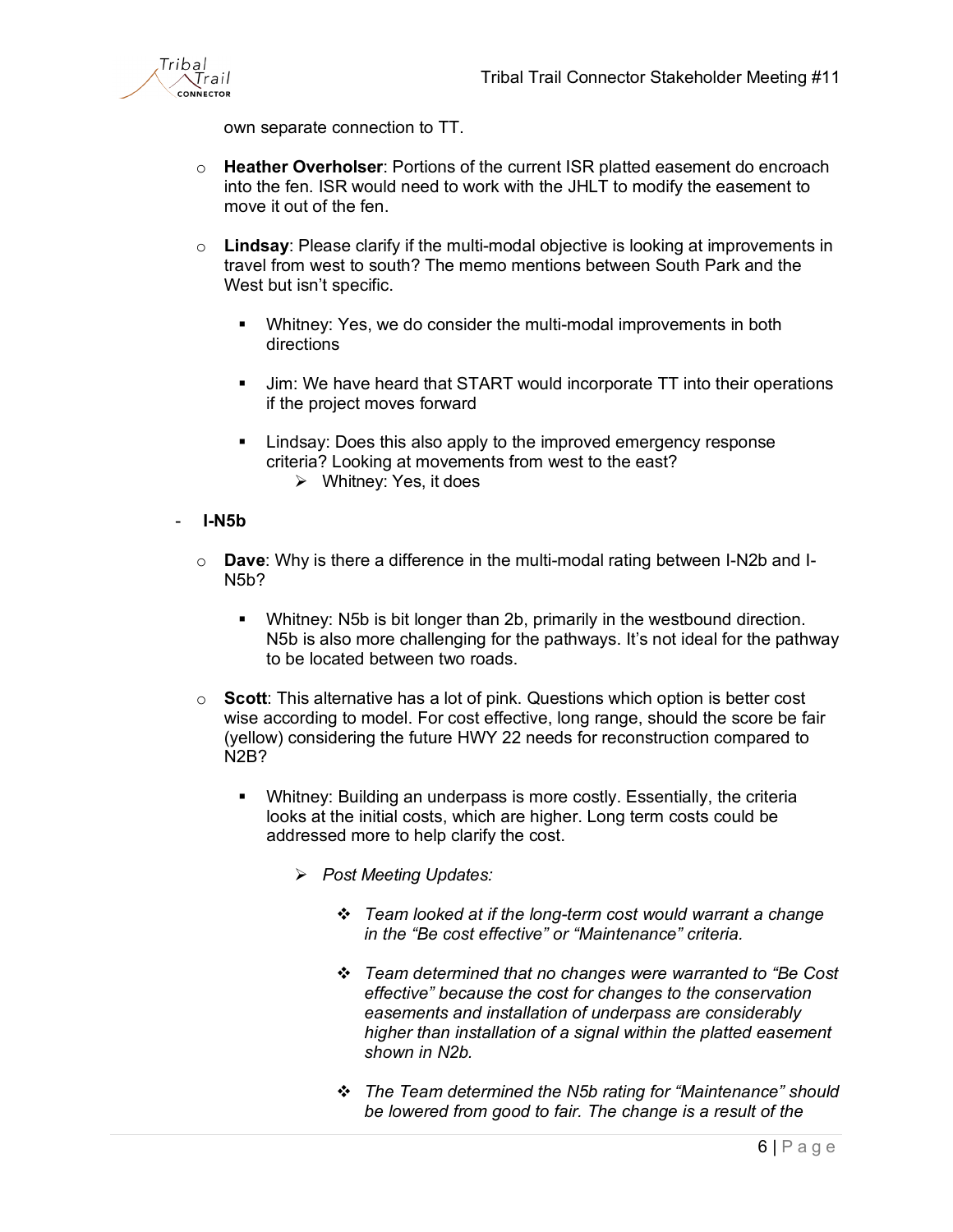

*underpasses require additional long-term maintenance.*

- o **Ralph:** Personal opinion, not speaking for the HOA. He likes this option for the "safest" of all the options.
- o **Frank Lane:** Will the pathway be reestablished? And will construction costs be higher for this option?
	- Tim Brugger: Yes, this will be more expensive than the N2b option, due to the additional roadway length, and construction to protect the pathway.
	- Heather Overholser: The score is poor due to easement that is required to construct
- o **Tim Brugger:** Alternative Construction costs, the team only looked at the I-N2b option, however, based on amount of reconstruction, the cost of this option would be higher.
- **I-N18**
	- o **Deb:** Having a light, whether within the platted ROW, or at CC, appears to be beneficial. Having a light helps control our high peak volume traffic and there is a safety component to doing this.
	- o **Virginia:** Would the pathway be signal controlled at the Coyote Canyon intersection?
		- Yes
	- o **Ralph:** The underpass might solve left turn issues for Skyline because they could turn right and quickly u-turn through the tunnel. It does nothing for Bar-Y.
- **I-N19, (Lazy J)**
	- o **Scott Pierson:** Is there potential to impact the transmission lines to the North? **Whitney: It would affect feasibility and costs** 
		- Tim Brugger: We made an effort to avoid them w/ the current layouts, but will need to look at in more detail during design
	- o **Keith Compton:** Will there be impacts to human environment?
		- Whitney: Pointed out summary table, yes it would
	- o **Ralph Haberfeld:** Concerned about gravel trucks.
		- Heather Overholser: Speed was reduced to 25 mph for adjustments.
	- o **Frank Lane:** To keep vehicles off TT, the other alternatives would help better (than N2B) if that was the actual goal.
- 4. Next Steps
	- o Public Meeting #2
		- Doing an Open House style meeting in April to present the 4 alternatives to the public (likely a 2 hour mtg in the early evening)